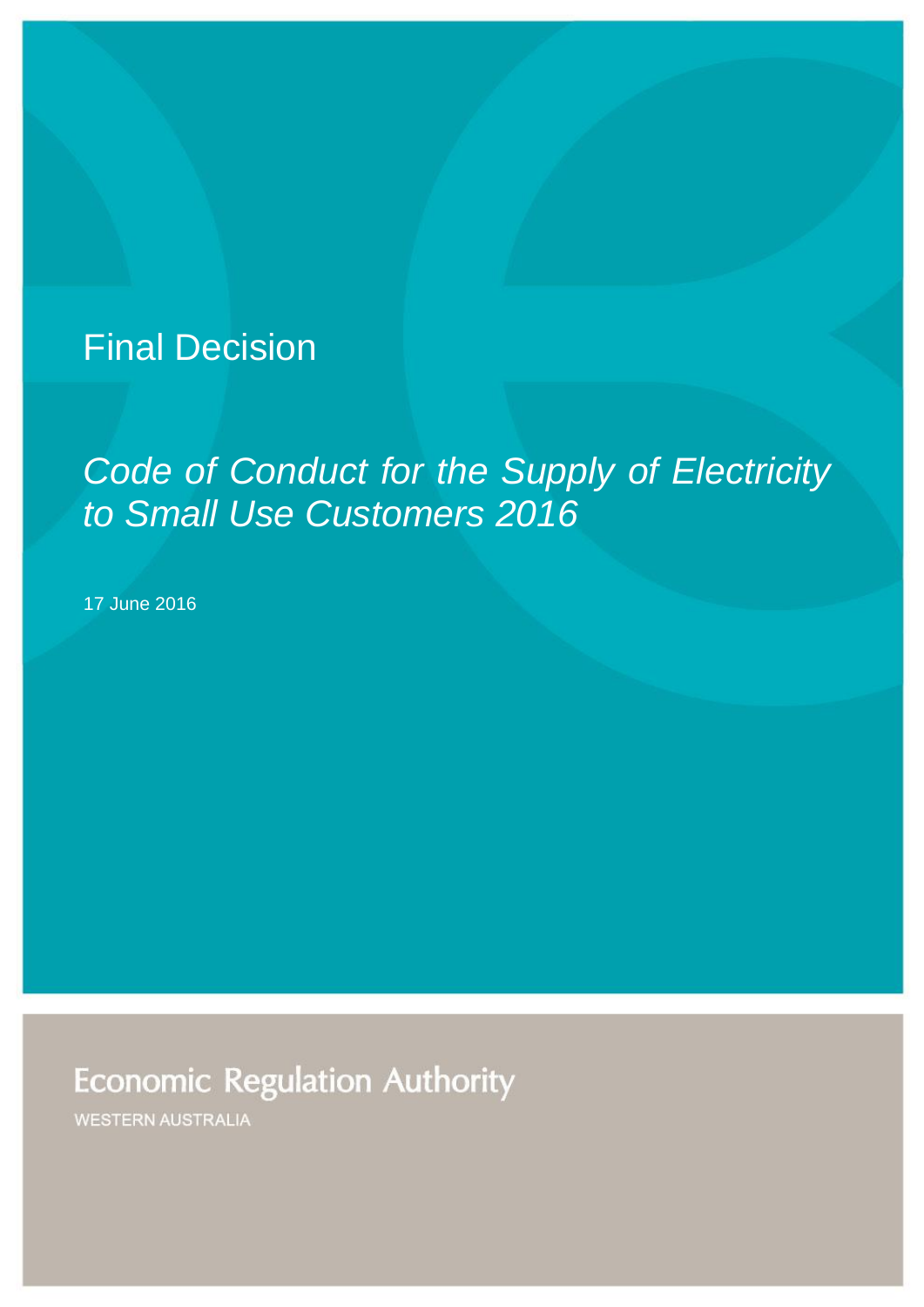© Economic Regulation Authority 2016

This document is available from the Economic Regulation Authority's website at [www.erawa.com.au.](http://www.erawa.com.au/) For further information, contact:

Economic Regulation Authority Perth, Western Australia Phone: (08) 6557 7900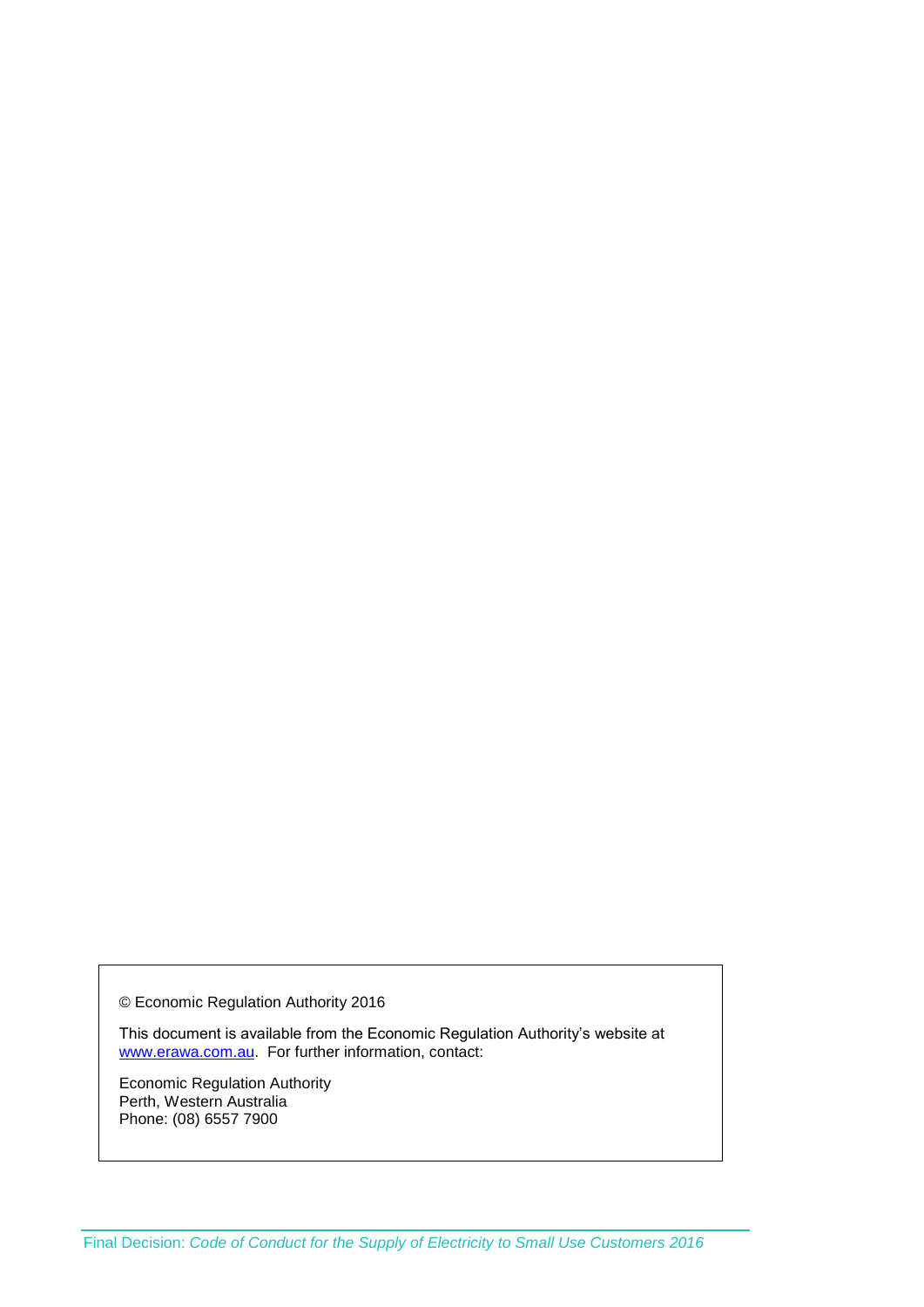## **Final Decision**

- 1. Following its consideration of the Electricity Code Consultative Committee's (**ECCC**) Further Final Advice, the Economic Regulation Authority (**ERA**) has decided to repeal the *Code of Conduct for the Supply of Electricity to Small Use Customers 2014* and replace it with the new *Code of Conduct for the Supply of Electricity to Small Use Customers 2016* (**Code**).
- 2. A copy of the new Code is attached (Appendix 1 shows track changes) (Appendix 2 is a clean copy). Appendix 3 is a table of all changes to the Code and the rationale for each change.
- 3. The Code will be gazetted to take effect on 1 July 2016.

### **Background**

- 4. Under section 81 of the *Electricity Industry Act 2004* (**Act**), the ERA is required to establish a committee to advise it on matters relating to the Code. The committee is known as the Electricity Code Consultative Committee or ECCC.
- 5. Under section 88 of the Act, the ECCC must carry out a review of the Code as soon as practicable after the first anniversary of its commencement and after the expiry of each 2 yearly interval after that anniversary. The object of a review is to re-assess the suitability of the provisions of the Code for the purposes of section 79(2) of the Act. Section 79(2) provides that the Code is to

…regulate and control the conduct of electricity retail, distribution and integrated regional licensees and electricity marketing agents, with the object of defining standards of conduct in the supply and marketing of electricity to customers and providing for compensation payments to be made to customers when standards of conduct are not met; and protecting customers from undesirable marketing conduct.

- 6. The ECCC commenced its 2015 review of the Code in August 2015 and delivered its Final Review Report to the ERA on 16 December 2015.
- 7. The ERA considered the Final Review Report and subsequently proposed amendments to the Code in its Draft Decision, published on the ERA website on 4 February 2016. Consistent with section 87 of the Act, the ERA referred the proposed amendments to the ECCC for its advice.
- 8. The ECCC, as required by the Act, undertook consultation with interested parties. On 8 February 2016 the ECCC invited public submissions on the ERA's Draft Decision. The closing date for submissions was 26 February 2016. Five submissions were received.
- 9. The five submissions were received from the following parties:
	- Western Power
	- Horizon Power
	- Synergy
	- Mr Stephen Stockwell
	- Mr Stephen Tylor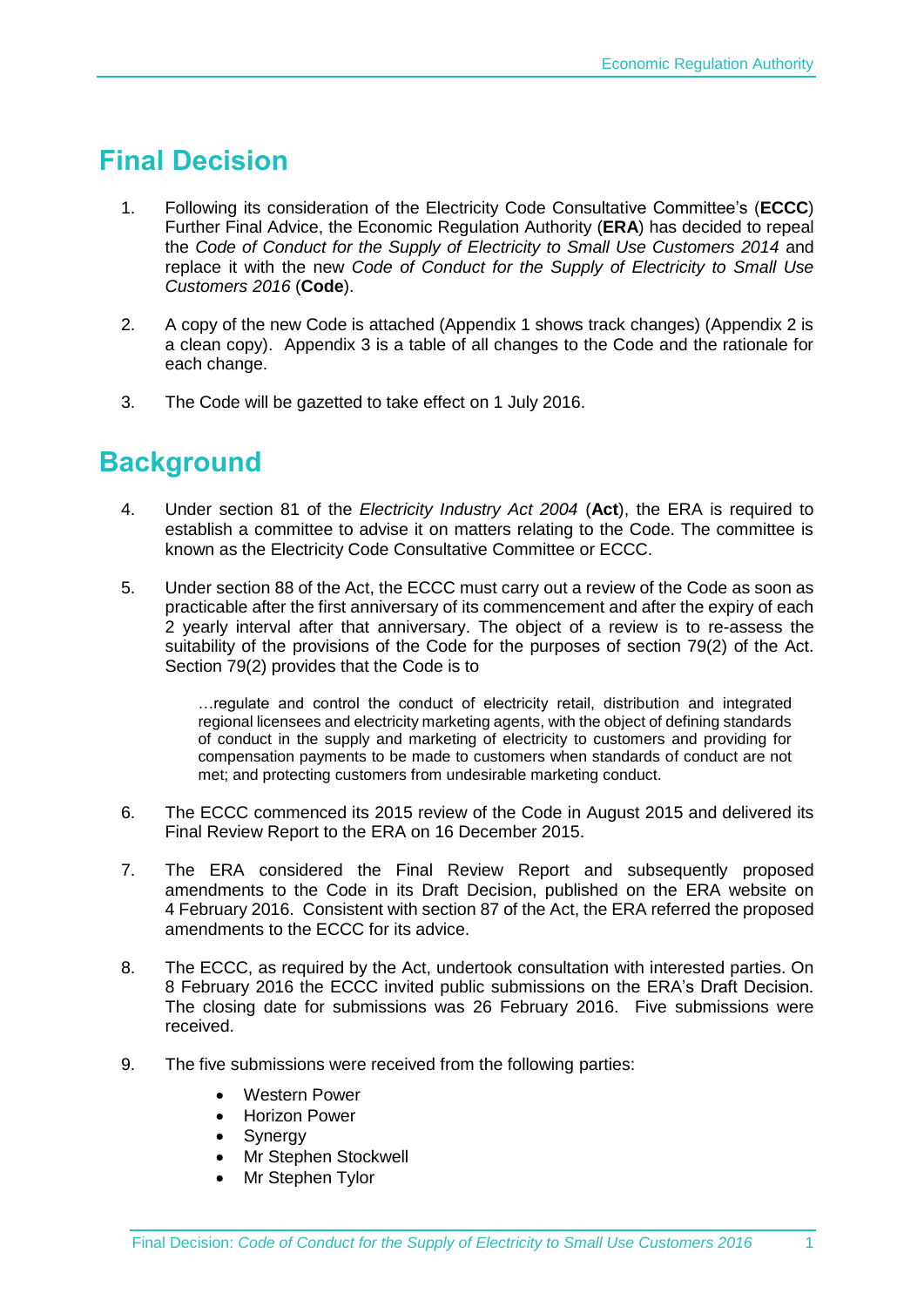- 10. After considering the submissions received, the ECCC provided its letter of final advice (**Final Advice**) to the ERA on 11 April 2016. Copies of the five submissions are available on the ERA's website as attachments to the ECCC's Final Advice.
- 11. In its Final Advice, the ECCC did not make any comments on the amendments set out in the ERA's Draft Decision, but did make four additional recommendations. After considering the ECCC's advice, the ERA agreed with the ECCC's recommendations and proposed to amend the Code in line with the four additional recommendations. This proposal was set out in the ERA's Amended Draft Decision, which was published on 26 April 2016.
- 12. As explained in the ERA's Amended Draft Decision, the ERA referred one of the four amendments to the ECCC for its advice. This amendment was the proposal to insert clause 7.7(4A). The ERA requested advice in relation to this proposal as the ERA considered the amendment to be a material amendment to the Code that had not been previously consulted on.
- 13. The ECCC, as required by the Act, undertook consultation with interested parties regarding the proposal to insert clause 7.7(4) into the Code. On 28 April 2016 the ECCC released a notice inviting public submissions on the proposal. The closing date for submissions was 11 May 2016. One submission was received from Western Power.
- 14. After considering the submission received, the ECCC provided its letter of further final advice (**Further Final Advice**) to the ERA on 19 May 2016. A copy of Western Power's submission is available on the ERA's website as an attachment to the ECCC's Further Final Advice.

#### **Response to the ECCC's Further Final Advice**

15. In its Further Final Advice, the ECCC made a recommendation to amend the drafting of proposed new clause 7.7(4A) as follows:

#### **7.7(4A)**

-

Notwithstanding clause 7.7(4)(b):

- (a) an *interruption*, planned or otherwise, to restore supply to a *supply address* that requires is registered as a *life support equipment* address is not subject to the notice requirements in clause 7.7(4)(b); however
- (b) a *distributor* must use best endeavours to contact the *customer*, or someone residing at the *supply address*, prior to an interruption to restore supply to a *supply address* that requires is registered as a *life support equipment* address.
- 16. After considering the ECCC's advice, the ERA agreed with the ECCC's recommendation regarding the drafting of proposed clause 7.7(4A) as set out above.
- 17. A copy of the new Code, both with tracked changes (**Appendix 1**) and without tracked changes (**Appendix 2**), is attached to this Final Decision. The new Code incorporates all of the amendments proposed by the ERA in the Draft Decision, the Amended Draft Decision<sup>1</sup> and this Final Decision.

<sup>1</sup> New clause 7.7(4A), as proposed in the Amended Draft Decision, was subsequently amended in the Final Decision.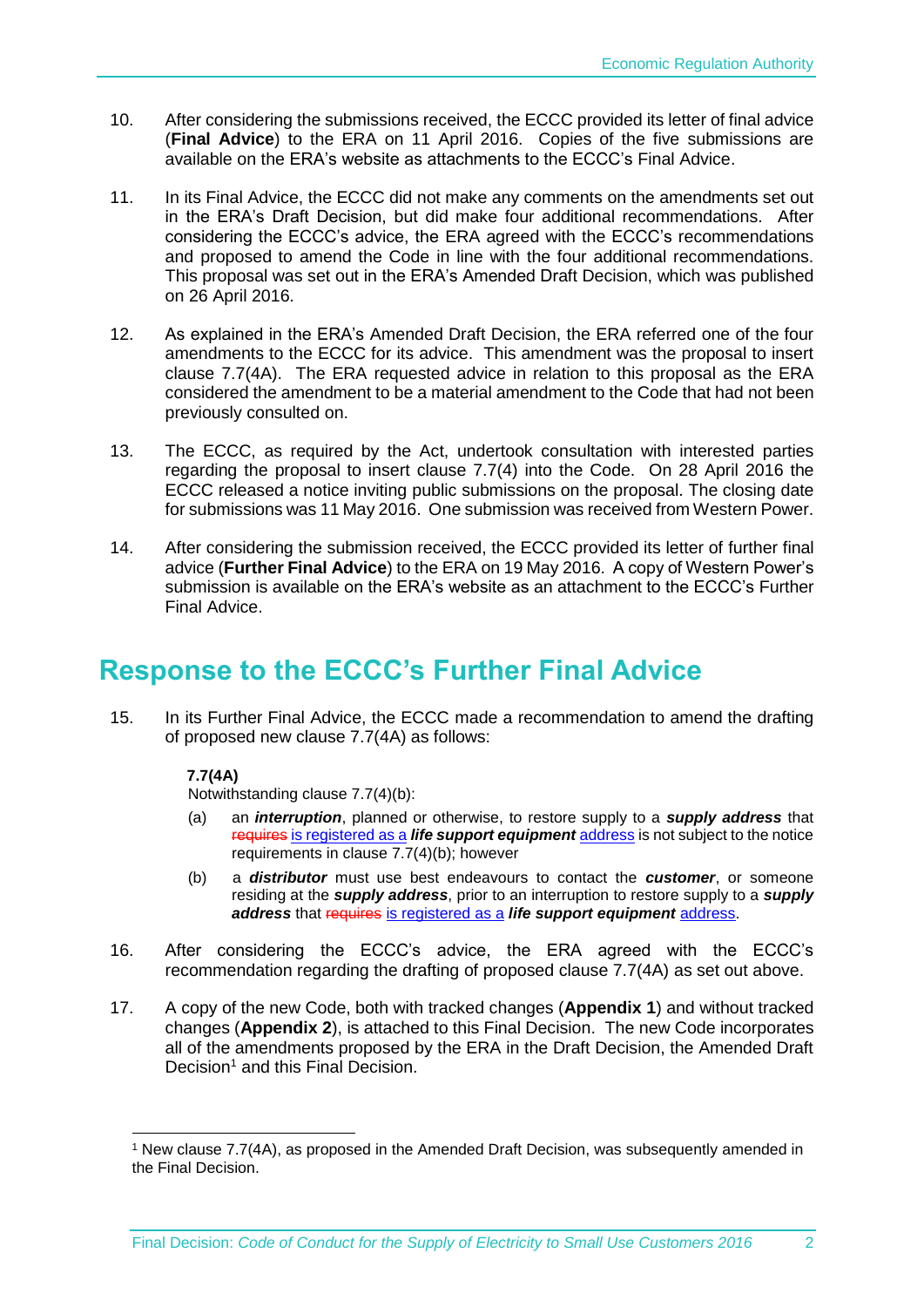**APPENDICES**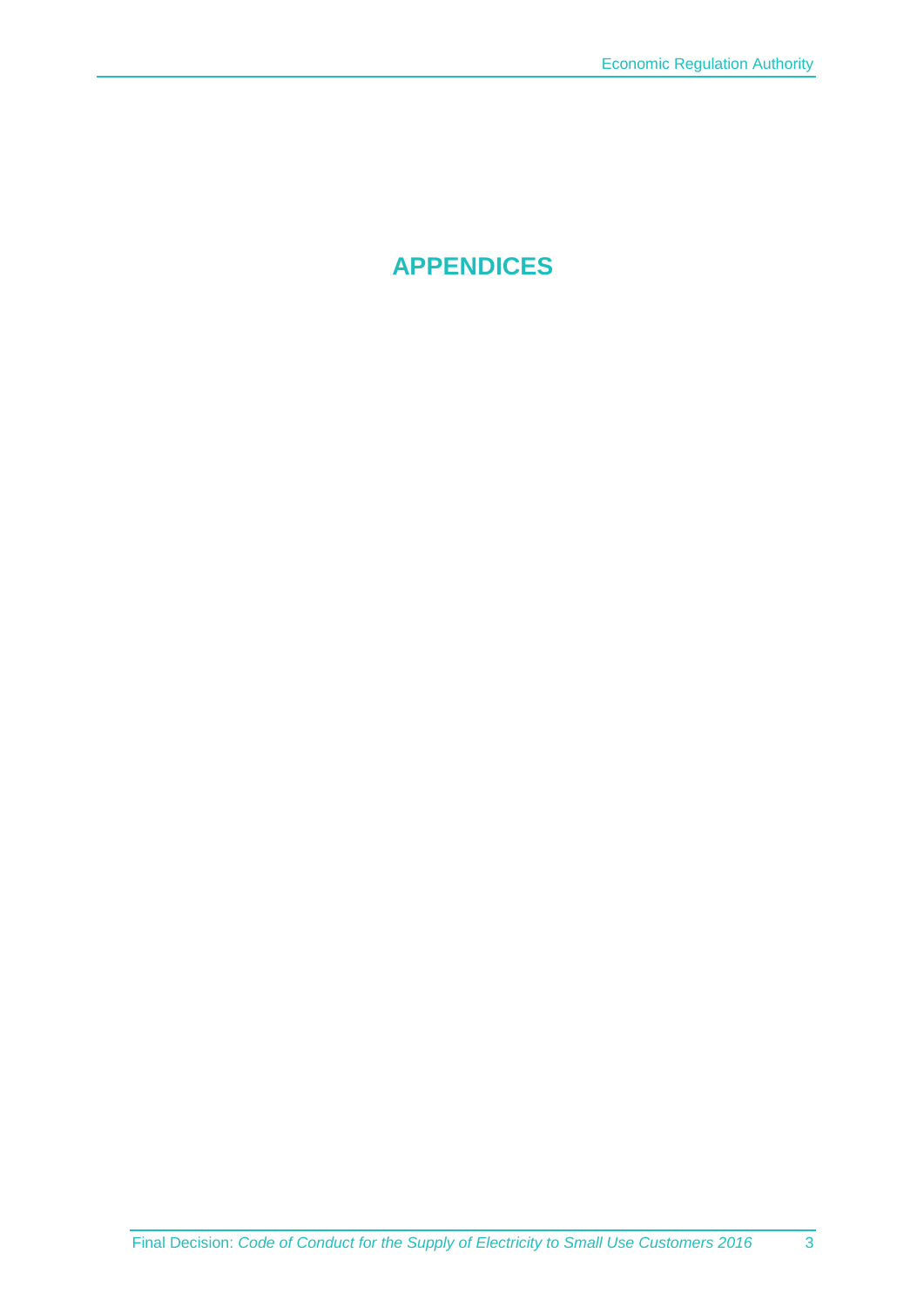**Appendix 1: New Code (with tracked changes)**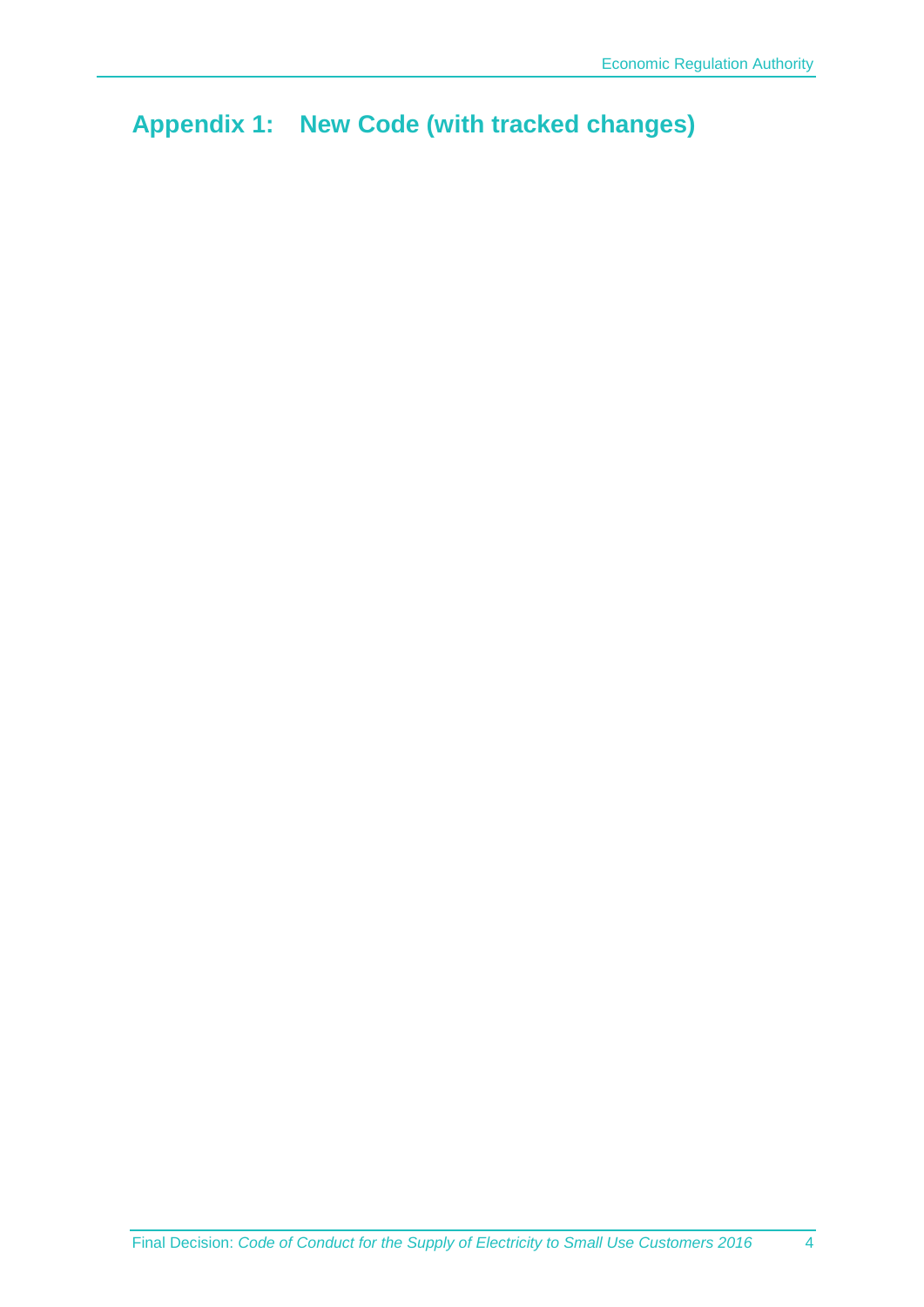**Appendix 2: New Code (without tracked changes)**